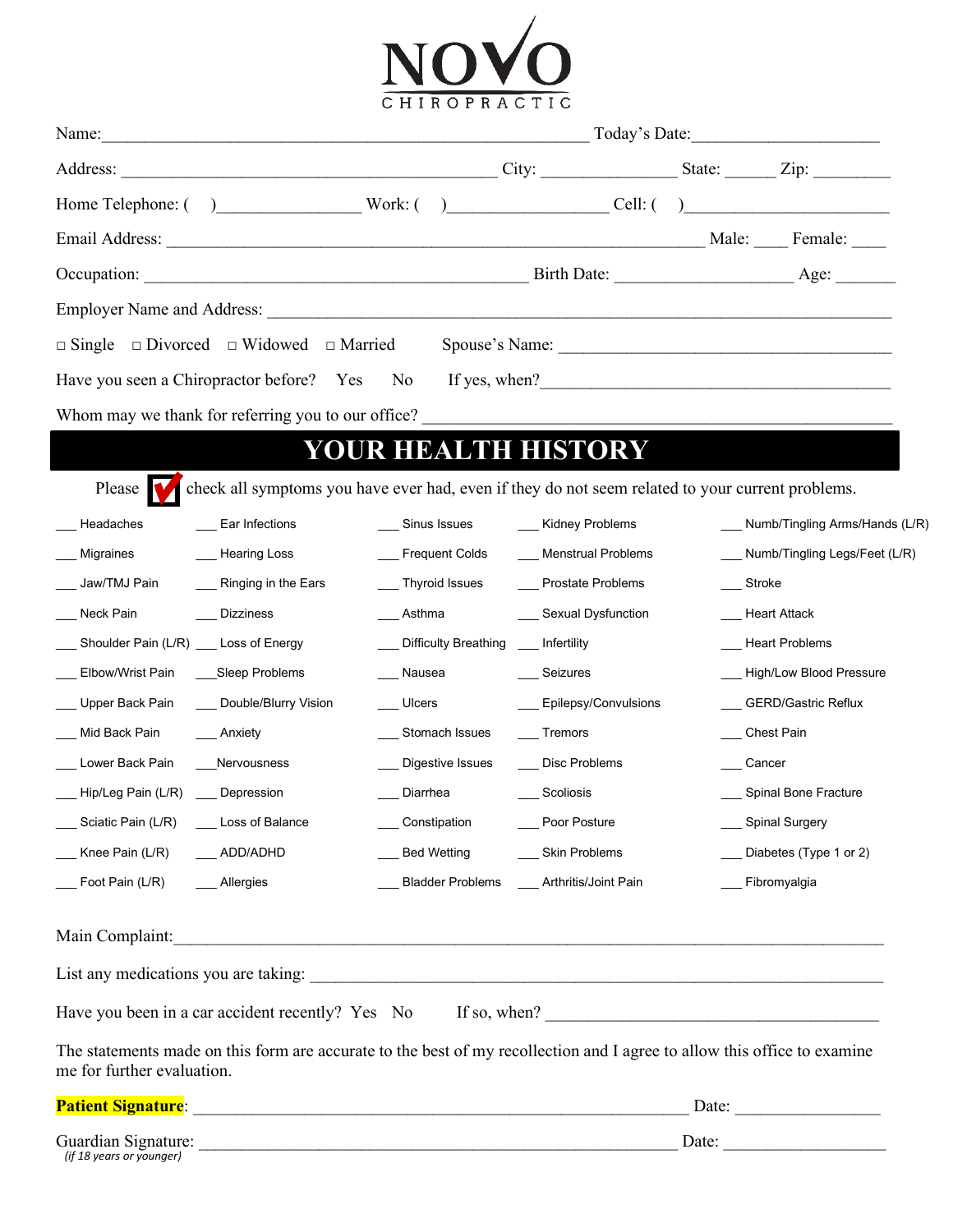## **Functional Rating Index**

### Regarding your **MAIN COMPLAINT**

In order to properly assess your condition, we must understand how much your main complaint problems have affected your ability to manage everyday activities.

For each item below, please circle the **ONE** choice which most closely describes your condition right now.

**\_\_\_\_\_\_\_\_\_\_\_\_\_\_\_\_\_\_\_\_\_\_\_\_\_\_\_\_\_\_ \_\_\_\_\_\_\_\_\_\_\_\_\_\_\_\_\_\_\_\_\_\_\_\_\_\_\_\_\_\_**

**\_\_\_\_\_\_\_\_\_\_\_\_\_\_\_\_\_\_\_\_\_\_\_\_\_\_\_\_\_\_ \_\_\_\_\_\_\_\_\_\_\_\_\_\_\_\_\_\_\_\_\_\_\_\_\_\_\_\_\_\_**

### **1. Pain Intensity 6. Recreation**

| N <sub>0</sub> | Mild | Moderate | Severe | Worst    | No   | Mild | Moderate | Severe | Worst    |
|----------------|------|----------|--------|----------|------|------|----------|--------|----------|
| pain           | pain | pain     | pain   | possible | pain | pain | pain     | pain   | possible |
|                |      |          |        | pain     |      |      |          |        | pain     |

| Perfect<br>sleep | Mildly<br>disturbed<br>sleep | Moderately<br>disturbed<br>sleep | Greatly<br>disturbed<br>sleep | Totally<br>disturbed<br>sleep | No<br>pain | Occasional<br>pain;<br>25% | Intermittent<br>pain;<br>50% | Frequent<br>pain;<br>75% | Constant<br>pain;<br>100% |
|------------------|------------------------------|----------------------------------|-------------------------------|-------------------------------|------------|----------------------------|------------------------------|--------------------------|---------------------------|
|                  |                              |                                  |                               |                               |            | $\sim$ C also a decom-     | $\sim$ C also a d super      |                          | $1.011$ $1.11$            |

### **3. Personal Care (washing, dressing, etc.) 8. Lifting**

| No<br>pain   | Mild<br>pain | Moderate<br>pain; need | Moderate<br>pain; need | Severe<br>pain; need | No<br>pain | Increased<br>pain with | Increased<br>pain with | Increased<br>pain with | Increased<br>pain with |
|--------------|--------------|------------------------|------------------------|----------------------|------------|------------------------|------------------------|------------------------|------------------------|
| no           | no           | to go slowly           | some                   | 100%                 | w/heavy    | heavy                  | moderate               | light                  | any                    |
| restrictions | restrictions |                        | assistance             | assistance           | weight     | weight                 | weight                 | weight                 | weight                 |

| No<br>pain | Mild<br>pain | Moderate<br>pain | Severe<br>pain | Worst<br>possible | No<br>pain | Mild<br>pain | Moderate<br>pain | Severe<br>pain | Worst<br>possible |  |
|------------|--------------|------------------|----------------|-------------------|------------|--------------|------------------|----------------|-------------------|--|
|            |              |                  |                | pain              |            |              |                  |                | pain              |  |

### **2. Sleeping 7. Frequency of Pain**

| Mildly<br>disturbed<br>sleep | Moderately<br>disturbed<br>sleep | Greatly<br>disturbed<br>sleep | Totally<br>disturbed<br>sleep | No<br>pain | Occasional<br>pain;<br>25%<br>of the day | Intermittent<br>pain;<br>50%<br>of the day | Frequent<br>pain;<br>75%<br>of the day | Constant<br>pain;<br>100%<br>of the day |
|------------------------------|----------------------------------|-------------------------------|-------------------------------|------------|------------------------------------------|--------------------------------------------|----------------------------------------|-----------------------------------------|
|                              |                                  |                               |                               |            |                                          |                                            |                                        |                                         |

| No           | Mild         | Moderate     | Moderate   | Severe     | No      | Increased | Increased | Increased | Increased |
|--------------|--------------|--------------|------------|------------|---------|-----------|-----------|-----------|-----------|
| pain         | pain         | pain: need   | pain; need | pain: need | pain    | pain with | pain with | pain with | pain with |
| no           | no           | to go slowly | some       | 100%       | w/heavy | heavy     | moderate  | light     | any       |
| restrictions | restrictions |              | assistance | assistance | weight  | weight    | weight    | weight    | weight    |

### **4. Travel (driving, etc.) 9. Walking**

| No.        | Mild       | Moderate   | Moderate    | Severe      | No pain  | Increased  | Increased          | Increased          | Increased   |
|------------|------------|------------|-------------|-------------|----------|------------|--------------------|--------------------|-------------|
| pain on    | pain on    | pain on    | pain on     | pain on     | any      | pain after | pain after         | pain after         | pain with   |
| long trips | long trips | long trips | short trips | short trips | distance | ∟mile      | $\frac{1}{2}$ mile | $\frac{1}{4}$ mile | all walking |

| No        | Mild       | Moderate   | Moderate                | Severe  | No pain  | Increased  | Increased  | Increased          | Increased   |
|-----------|------------|------------|-------------------------|---------|----------|------------|------------|--------------------|-------------|
| pain on   | pain on    | pain on    | pain on                 | pain on | any      | pain after | pain after | pain after         | pain with   |
| ong trips | long trips | long trips | short trips short trips |         | distance | 1 mile     | ½ mile     | $\frac{1}{4}$ mile | all walking |

| Can do<br>usual work<br>plus unlimited<br>extra work | Can do<br>usual work<br>no extra<br>work | Can do<br>$50\%$ of<br>usual<br>work | Can do<br>$25\%$ of<br>usual<br>work | Cannot<br>work | No pain<br>after<br>several<br>hours | Increased<br>pain<br>after several<br>hours | Increased<br>pain<br>after<br>ı hour | Increased<br>pain<br>after<br>$\frac{1}{2}$ hour | Increased<br>pain with<br>any<br>standing |
|------------------------------------------------------|------------------------------------------|--------------------------------------|--------------------------------------|----------------|--------------------------------------|---------------------------------------------|--------------------------------------|--------------------------------------------------|-------------------------------------------|

### **5. Work 10. Standing**

| Can do<br>usual work<br>plus unlimited | Can do<br>usual work<br>no extra | ^an do<br>50% of<br>usual | Can do<br>$25\%$ of<br>usual | Cannot<br>work | No pain<br>after<br>several | Increased<br>pain<br>after several | Increased<br>pain<br>after | Increased<br>pain<br>after | Increased<br>pain with<br>anv |
|----------------------------------------|----------------------------------|---------------------------|------------------------------|----------------|-----------------------------|------------------------------------|----------------------------|----------------------------|-------------------------------|
| extra work                             | work                             | work                      | work                         |                | hours                       | hours                              | ∟hour                      | ½ hour                     | standing                      |

### Name

**PRINTED**

 **\_\_\_\_\_\_\_\_\_\_\_\_\_\_\_\_\_\_\_\_\_\_\_\_\_\_\_\_\_\_\_\_\_\_\_\_\_\_\_\_\_\_\_\_\_ \_\_\_\_\_\_\_\_\_\_\_\_\_\_ Signature** Date Date **Date**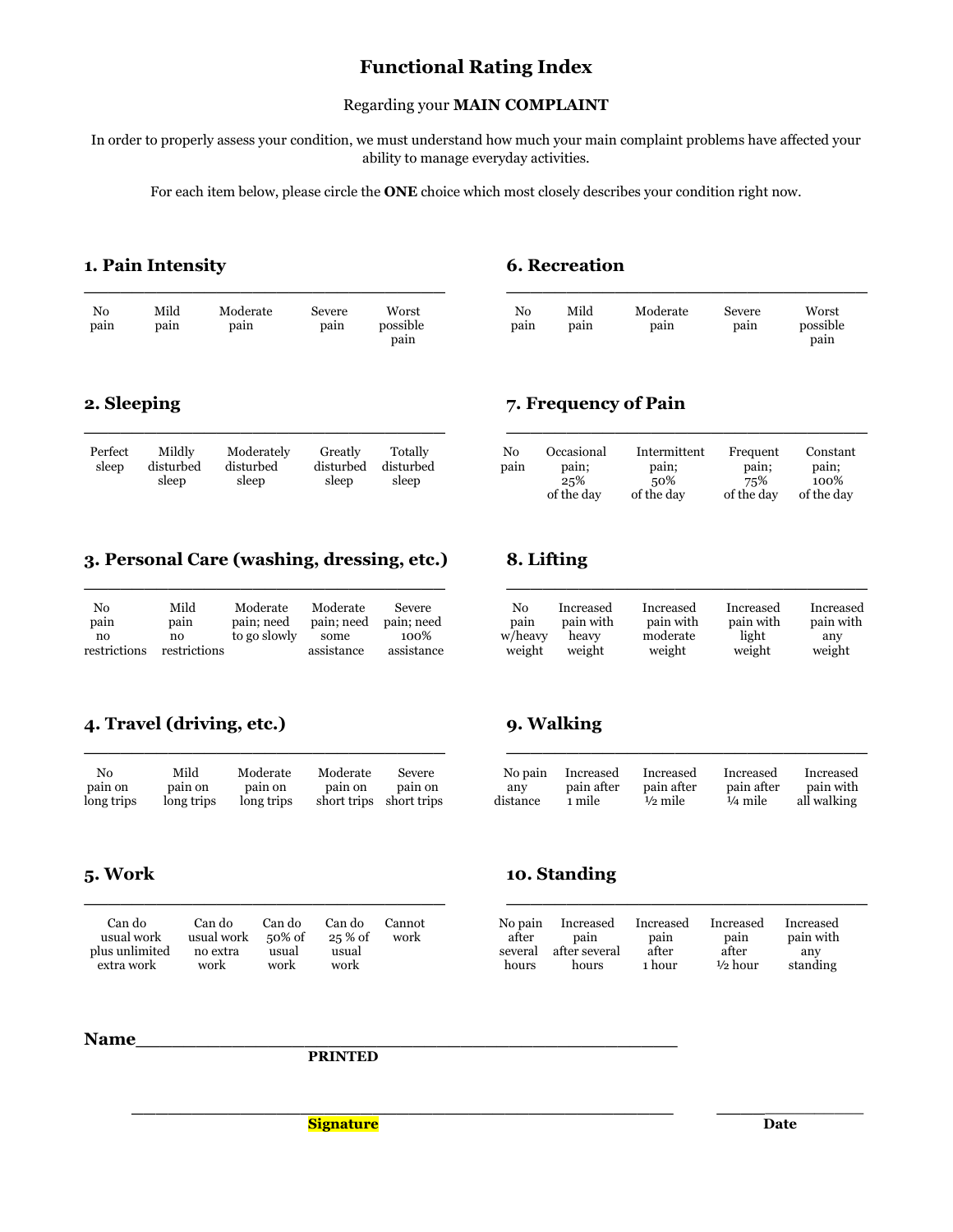# **Outcome Assessment Tool**

Please **circle** the number that best describes the question asked for your **MAIN COMPLAINT.**

|    | EXAMPLE:                                                                                            | No pain | 0              | $\mathbf{1}$ | $\overline{2}$ | $\overline{5}$<br>$3 \quad 4$ | $\,6\,$ | 8              | 9 | 10 | Worst possible pain |  |
|----|-----------------------------------------------------------------------------------------------------|---------|----------------|--------------|----------------|-------------------------------|---------|----------------|---|----|---------------------|--|
| 1. | How would you rate your pain RIGHT NOW?                                                             |         |                |              |                |                               |         |                |   |    |                     |  |
|    | $\mathbf 0$                                                                                         |         | $\overline{2}$ | 3            | 4              | 5                             | 6       | $\overline{7}$ | 8 | 9  | 10                  |  |
|    | 2. What is your typical or <b>AVERAGE</b> pain?                                                     |         |                |              |                |                               |         |                |   |    |                     |  |
|    | 0                                                                                                   |         | 2              | 3            | 4              | 5                             | 6       | 7              | 8 | 9  | 10                  |  |
|    | 3. What is your pain level at its BEST? (How close to 0 does your pain get at its best?)            |         |                |              |                |                               |         |                |   |    |                     |  |
|    | $\mathbf{0}$                                                                                        |         | 2              | 3            | 4              | 5                             | 6       |                | 8 | 9  | 10                  |  |
|    | 4. What is your pain level at its <b>WORST</b> ? (How close to 10 does your pain get at its worst?) |         |                |              |                |                               |         |                |   |    |                     |  |
|    | 0                                                                                                   |         | 2              | 3            | 4              | 5                             | 6       |                | 8 | 9  | 10                  |  |

## **Notice of Privacy Practices Acknowledgement**

I understand that I have certain rights of privacy regarding my protected health information, under the Health Insurance Portability & Accountability Act of 1996 (HIPPA). I understand that this information can and will be used to:

1. Conduct, plan and direct my treatment and follow-up among the multiple healthcare providers who may be involved in that treatment directly and indirectly.

2. Obtain payment from third-party payers.

3. Conduct normal healthcare operations, such as quality assessments and physicians' certifications.

I acknowledge that I may request your NOTICE OF PRIVACY PRACTICES containing a more complete description of the uses and disclosures of my health information. I also understand that I may request, in writing, that you restrict how my private information is disclosed to carry out treatment, payment, or healthcare operation.

### *Release of Information:*

[ ] I authorize the release of information including the diagnosis, records; examination rendered to me and claims information. This information may be released to:

|  | [ 1 Spouse |  |  |  |  |  |  |  |  |  |  |  |  |
|--|------------|--|--|--|--|--|--|--|--|--|--|--|--|
|  |            |  |  |  |  |  |  |  |  |  |  |  |  |

[ ] Child(ren)

[ ] Other

[ ] Information is not to be released to anyone.

This *Release of Information* will remain in effect until terminated by me in writing.